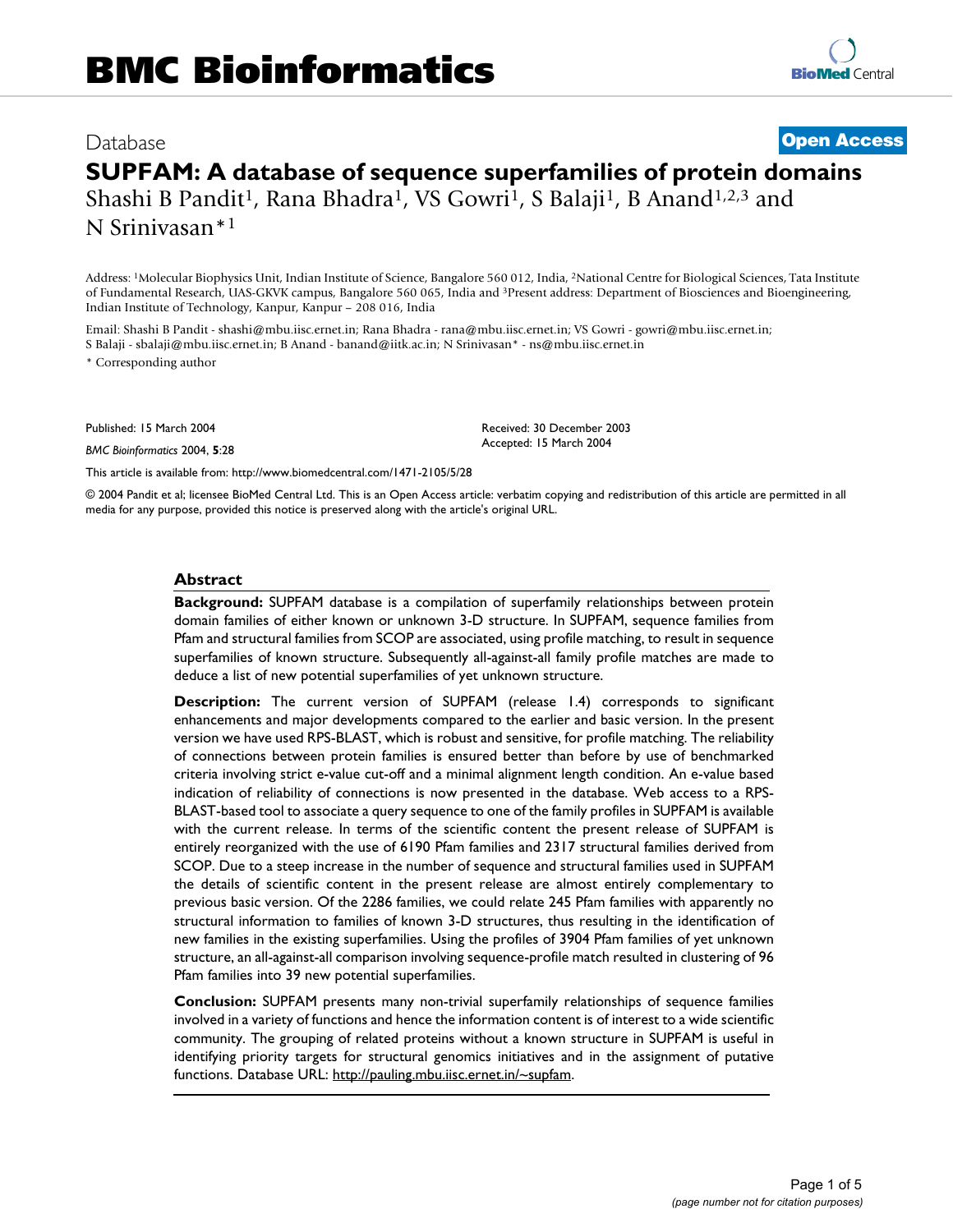# **Background**

Divergent evolution of proteins gives rise to homologues of similar three-dimensional (3-D) structure and, often, similar biochemical function [1,2]. However, extent of similarity in their amino acid sequences can be widely varying depending upon extent of divergent evolution [3]. A group of homologous proteins with high sequence similarity (typically above about 30% of sequence identity) is usually detectable easily from a large pool of sequences of diverse proteins using common sequence search tools and such proteins are suggested to form a family. However, homologous proteins with poor sequence similarity (less than about 25% of sequence identity), referred to as a superfamily, are more difficult to identify from sequence search methods [4]. Such remotely related homologues are often detected after the 3-D structures of proteins concerned are determined using X-ray analysis or Nuclear Magnetic Resonance (NMR).

Detection of remote homologues from sequence information alone, for the proteins without experimental structures, is a useful step in structural genomics initiatives. Moreover, proposing a reliable relationship between two proteins, one with known function and the other with unknown function, may enable prediction of putative function for the second protein if the functional residues are conserved. If one of these two proteins has already an experimental structure determined it could serve as a template for building 3-D structure of the remote homologue of unknown experimental structure [5,6]. Clustering of closely related and remotely related homologues with none of the proteins in the cluster with a known structure result in a new potential superfamily [7,8]. Such a collection of new potential superfamilies suggests priority targets for the structural genomics with a view to enhance the coverage of structural knowledge of proteins and fold space. Determination of experimental structure of at least one member per new potential superfamily can be useful in arriving at a framework structural model of all the members in the superfamily.

The SUPFAM database [7], first set up a couple of years ago, attempts to include sequence families of yet unknown structure in a known superfamily of known structures. It also groups sequence families, without a detectable relationship with a family of known structure, into new potential superfamilies. Both these steps are performed using sophisticated tools, which are capable of matching a sequence with sequence profiles generated from aligned sequences in protein families. An important feature of SUPFAM is that every periodic revision of the database results in many new non-trivial relationships between protein families. This feature is particularly due to the rapid growth in the sequence domain families apart from increase in the number of known domain superfamilies of known structure. Hence a visitor to SUPFAM site would find every release of SUPFAM containing complementary and radically reorganised information compared to earlier releases.

## **Construction, content, enhancement and improvements**

Compared to the earlier basic release of SUPFAM [7] couple of years ago, SUPFAM 1.4 has been generated using more improved sets of programs, more robust criteria for identifying hits and using a much larger datasets of sequence and structural families. A new web tool for profile matching is also introduced from SUPFAM 1.4. The general steps and strategies employed in the development of SUPFAM 1.4 are described in this section.

## *Databases*

We have used the Pfam database [9,10] that consists of a collection of large number of curated protein domain families with sequences of homologues in each family aligned accurately. In the current release of SUPFAM Pfam version 10.0 consisting of 6190 sequence domain families in the group of Pfam-A have been used. The protein domain families of known structure have been used from PALI database [11,12] that is derived largely from SCOP [4]. Every family in PALI consists of homologues of known X-ray or NMR structure and their amino acid sequences are aligned on the basis of their 3-D structures. The PALI release 2.2 used in the current version of SUP-FAM contains 1029 multi-member protein domain families and 1288 orphans (single member families) with more than 35000 structure-based alignments and more than 1300 phylogenetic trees. The size of the sequence and structural family databases used in the construction of SUPFAM 1.4 is much higher than that used in the previous release.

#### *Generation of position specific scoring matrices*

RPS-BLAST searchable profiles or Position Specific Scoring Matrices (PSSMs) were generated using PSI-BLAST [13] for every Pfam and PALI family. The Pfam family profiles were generated using PSI-BLAST by querying one of the family members against its own family members, with an additional input of multiple sequence alignment as provided in Pfam. For PALI family profile generation, as a first step PALI family sequences were integrated with homologous sequences from corresponding Pfam families or Non-Redundant sequence Database (NRDB). In the next step, profile is generated for every PALI family using PSI-BLAST, by a querying reference sequence from the PALI family against its own integrated structure sequence database. A high quality of profile is ensured by providing structure-based multiple sequence alignment as an input to PSI-BLAST.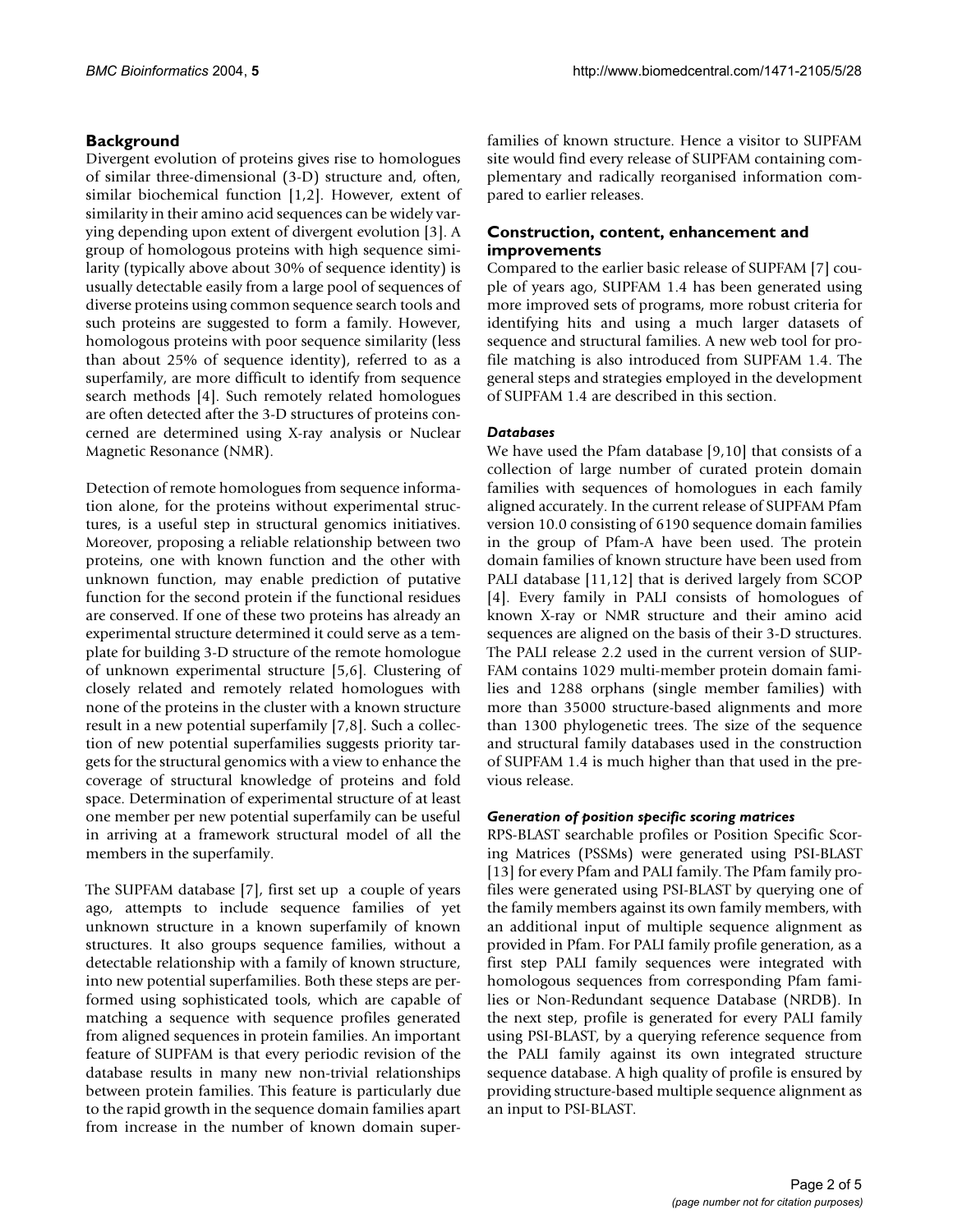

#### Left: Approach to relating sequence-based fa superfamilies **Figure 1** milies and structure-based families with grouping of sequence based families into

Left: Approach to relating sequence-based families and structure-based families with grouping of sequence based families into superfamilies. Right: Grouping of sequence-based families of yet unknown structure into new potential superfamilies.

#### *Relating protein families of unknown structure with families of known structure*

In the formation of SUPFAM database, the initial step involves relating the sequence families from Pfam with protein domain families of known structure from PALI [14]. The sensitive profile matching method RPS-BLAST available from NCBI has been used in querying for PALI proteins in the Pfam PSSM database and in querying Pfam proteins in the PALI PSSM database (see the left panel of Figure 1). An e-value cutoff of  $3 \times 10^{-5}$  has been used to relate families, on the basis of the information given in the paper by Schaffer et al. [15] and using our benchmarking (B. Anand, N. Mhatre & N. Srinivasan, unpublished). We have listed all the connections, which pass the e-value cutoff of 10-4. Both these e-value cutoffs may be considered stringent although a few borderline cases of connections may exist with an e-value between  $3 \times 10^{-5}$  and  $10^{-4}$ . We have imposed length of the alignment as a further constraint in order to increase the reliability of connections made between protein families. The region of alignment should be more than or equal to 40%, with respect to query or profile lengths. The connections arrived at by the slight relaxation of e-value cutoff are indicated by asterix in the SUPFAM web site. We have also consulted the curated information available in the Pfam flat files for the connectivity with a protein of known structure. These search conditions and criteria to detect hits are improved enormously compared to the basic version of SUPFAM released couple of years ago.

This exercise resulted in 2286 Pfam families with proposed relationship with a PALI/SCOP family. Interestingly 245 of these Pfam families, of yet unknown structure according to curation available in Pfam files, could be related to family of known structure. In an earlier version of SUPFAM (release 1.2) there were 315 Pfam families with no structural information documented in Pfam but could be related to a PALI version. Subsequent to the release of that version of SUPFAM, structures became available for the members of 110 of these Pfam families. Interestingly, the fold observed from the experimental structures for the members in 106 of these Pfam families matched with the predicted relationship derived earlier with the PALI resulting in  $\sim$ 96% of prediction accuracy (S. Namboori, N. Srinivasan, S.B. Pandit, manuscript communicated). The remaining 4 cases of wrong prediction corresponded often to the short alignments between the query and PSSM. In the current version of SUPFAM we have made the domain definition more robust by basing it more on structural domains in PALI rather than the sequence domains. Thus, it is expected to further increase the reliability of the associations between families.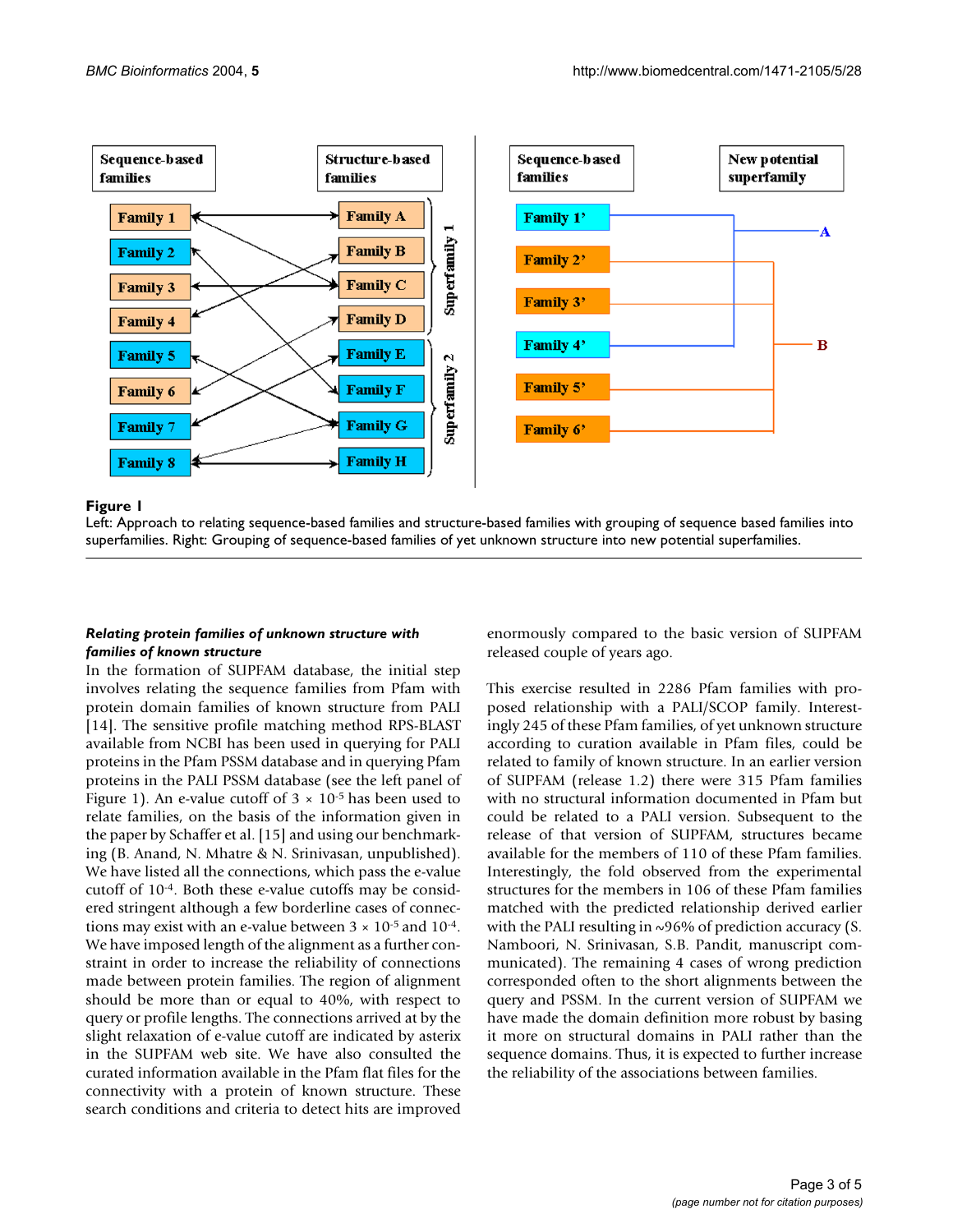## *Clustering of related protein families of unknown structure to form new potential superfamilies*

The next step in setting up SUPFAM involves clustering of protein families of yet unknown structure. There are 3904 Pfam families with no detectable relationship with a structural family in PALI. Sequences from each of these Pfam families have been queried in a database of PSSMs of all these Pfam families using RPS-BLAST (see the right panel of Figure 1). The same e-value cutoff of  $3 \times 10^{-5}$  has been used in this step in order to relate families as well. However additional hits obtained by using the e-value cut-off of 10-4 are shown marked by an asterix.

This step clustered 96 of the 3904 Pfam families into 39 new potential superfamilies. It is expected that members of all the families in each new potential superfamily would share the same fold and might have gross similarity in their functional properties.

# **Utility and discussion**

The web interface of SUPFAM has search option for key words in the database and also profile searching against PALI and Pfam family profiles as described in Pandit et al [7]. Links to pages which list related sequence and structural families and new potential superfamilies are also provided. A separate link of Pfam families of yet unknown structure that are related to structural family is provided. From the current release of SUPFAM a new web-based tool is provided, which employs RPS-BLAST, in associating a query sequence with one of the protein domain families in SUPFAM. In the future updates it is envisaged that SUPFAM would integrate other sequence family databases, in addition to Pfam. The database of protein domains is growing rapidly as a result of genome sequencing projects. The SUPFAM is updated regularly to keep abreast with the growing number of known protein sequences. However, every release of SUPFAM database is complete reorganization of superfamilies, hence, the new information present in each release has insignificant overlap with the previous release.

There are several putative relationships proposed in the current release of SUPFAM between Pfam family, without structural information, and a structural family in PALI. For example, two Pfam domain families of unknown function, DUF227 and DUF954 are related to eukaryotic protein kinase-like superfamily in SCOP. Arabidopsis protein AIG1 which is suggested to be involved in plant resistance to bacteria in the Pfam database could be related to the PALI family of G-proteins which contains a variety of GTPases such as Ras, ARF and elongation factors.

The association of domain of unknown function (DUF) with a family of known functional property suggests a clue for the function of DUF. For example DUF1008 is related

to HemS family which is a Haemin-degrading family. Among the various proposed interesting relationships the families of sarcosine oxidase, γ-subunit and aminomethyl transferase are suggested to be related.

The clustering of protein families of unknown function into new potential superfamilies would help in prioritizing the proteins for structural determination. The 96 families that are clustered into 39 new potential superfamilies consist of 14,595 members. The experimental determination of the structure of one representative member in each superfamily would result in 39 structures that can serve as framework models for 14,595 protein members. Hence, these new potential superfamily could form the priority target for structural genomics.

# **Conclusion**

The association of sequence families into superfamilies using 3-D structures enriches the sequence information within superfamilies. Such connections also enable the prediction of structures and functions of less well studied sequence families. Proposition of many new potential superfamily of proteins enables arriving at clues for the functions of constituent families within superfamilies. Hint for the functions of domains of yet unknown function is expected to be particularly useful. Further more, the list of new potential superfamilies suggest priority targets for structural genomics projects. For example, determination of the structure of a representative from each of the highly populated new potential superfamilies may be priority projects as these structures are expected to serve as templates for a large numbers of proteins.

With growing numbers of known 3-D structures of proteins many sequence families are being moved, in a rapid pace, to the category of structural families. Due to unprecedented growth in the sizes of the sequence databases, as genome sequencing projects progress, the size of sequence families are also growing rapidly. Due to rapid and constant enhancements in the size of structural and sequence families every release of SUPFAM is a complete reorganization of data. The list of sequence families apparently with no structural information, but could be related to known structures, and the list of new potential superfamilies have very little in common with the earlier release of SUPFAM.

# **Availability and requirements**

SUPFAM is publicly accessible without any restriction at the URL: [http://pauling.mbu.iisc.ernet.in/~supfam.](http://pauling.mbu.iisc.ernet.in/~supfam)

# **List of abbreviations**

SCOP– Structural Classification Of Proteins. PALI– Phylogeny and Alignment of homologous protein structures. PSI-BLAST– Position Specific Iterative Basic Local Align